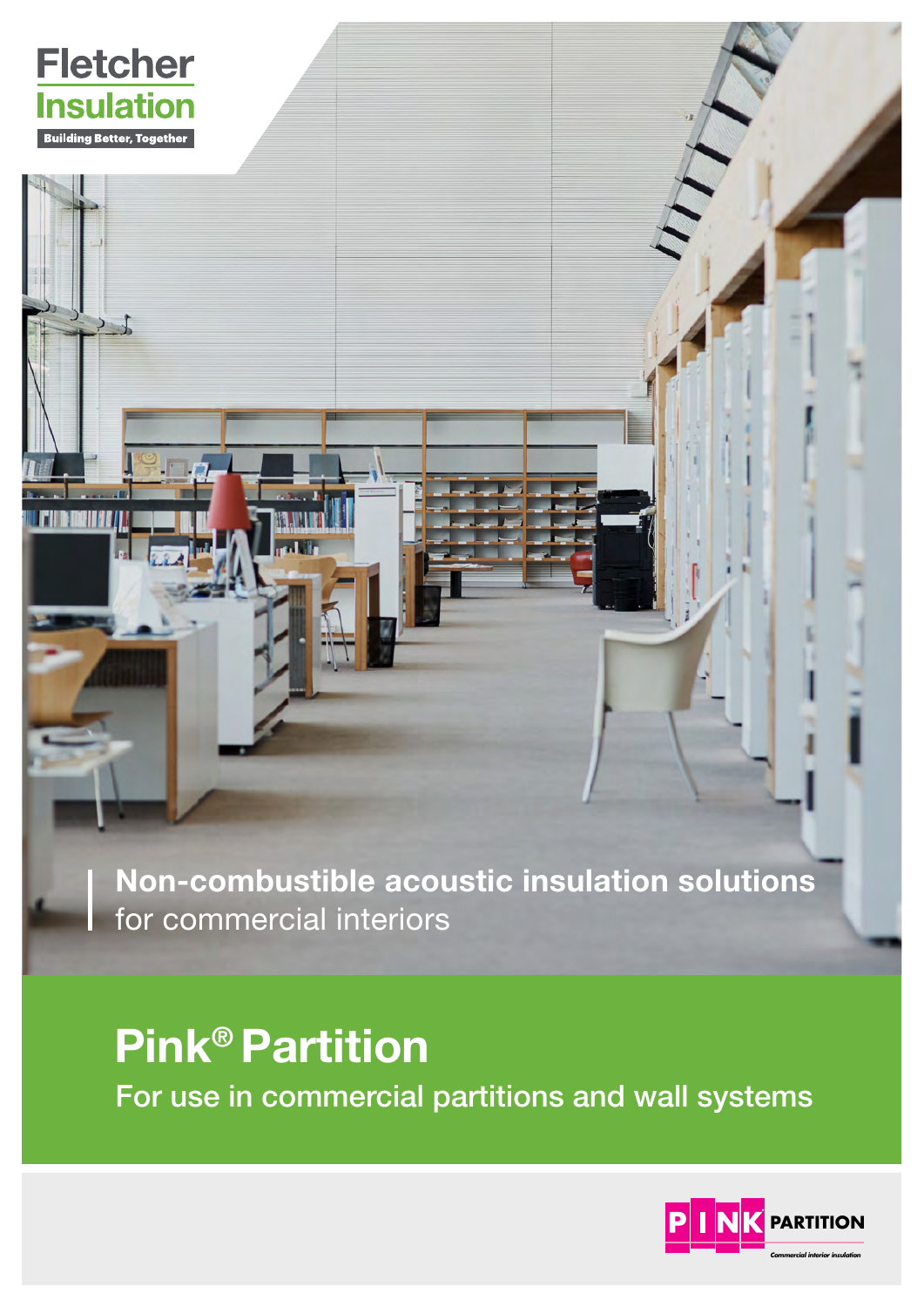## Pink® Partition

Specially designed for use in commercial metal framed partitions, wall systems and ceilings, Pink® Partition insulation delivers exceptional thermal and acoustic performance, thereby contributing to the effective construction of comfortable, energy efficient commercial buildings. It is used in partition walls of low and high rise multi-residential buildings and commercial fit-out projects such as offices, schools, universities and shopping centres where acoustic control is essential. Pink® Partition may also be used as a ceiling overlay for enhanced thermal and acoustic performance. The range encompasses multiple densities, thicknesses and dimensions to suit typical commercial steel framed

studs and to satisfy a broad spectrum of building requirements. Specification and installation of Australian made Pink® Partition insulation enables designers and builders to satisfy National Construction Code (NCC) requirements pertaining to energy efficiency, sound insulation provisions and fire resistance performance. The firm, rigid composition of Pink® Partition insulation allows for friction fitting, thereby reducing installation time and costs. Importantly, the rigidity of Pink® Partition insulation assures users the product will not slump within the cavity. Slumping of insulation creates voids which in turn diminish a building systems overall thermal and acoustic performance.

#### Key features and benefits

| Thermally rated to AS 4859.1                                                      | Pivotal in controlling thermal performance properties and<br>contributes to the overall energy efficiency rating of the building.        |
|-----------------------------------------------------------------------------------|------------------------------------------------------------------------------------------------------------------------------------------|
| Superior acoustic properties                                                      | Aids in reducing sound transmission in wall systems,<br>creating a more comfortable and healthy work or living space.                    |
| Non-combustible                                                                   | Meets AS 1530.1 avoiding additional fuel loading to a building.                                                                          |
| Friction fit to suit commercial steel frame                                       | Saves labour install-time and cost and little-to-no product slumping<br>in the wall space means there are no un-insulated wall cavities. |
| Made from next generation safe to handle<br>Fibre Bio-Soluble (FBS-1) formulation | Soft to touch and comfortable to handle.                                                                                                 |
| Made in Australia for Australian conditions                                       | Local manufacturing means limited compression to product<br>during transportation.                                                       |

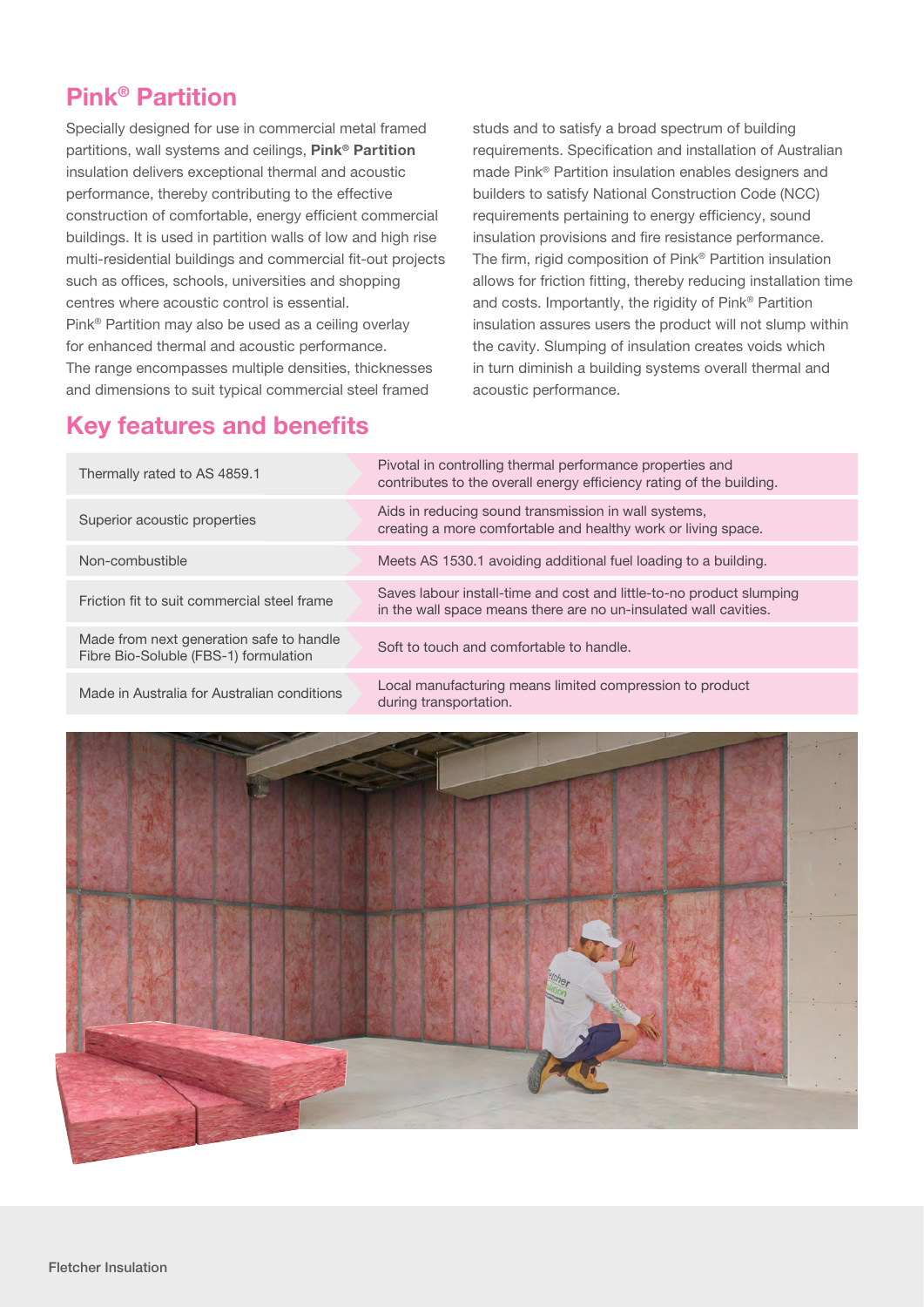## Product selection

| <b>Density</b><br>kg/m <sup>3</sup> | <b>Material R-value</b><br>m <sup>2</sup> K/W | <b>Thickness</b><br>mm | <b>Width</b><br>mm | Length<br>mm | <b>Pieces</b><br>per pack | <b>Coverage</b><br>per pack m <sup>2</sup> | <b>Pieces</b><br>per bale | <b>Product</b><br><b>Code</b> |
|-------------------------------------|-----------------------------------------------|------------------------|--------------------|--------------|---------------------------|--------------------------------------------|---------------------------|-------------------------------|
|                                     |                                               |                        | 450                | 1200         | 32                        | 17.28                                      | 5                         | 903442                        |
| Pink® Partition 11                  | R1.2                                          | 50                     | 600                | 1200         | 32                        | 23.04                                      | 5                         | 903444                        |
|                                     |                                               |                        |                    | 2700         | $16$                      | 25.92                                      | 4                         | 903445                        |
|                                     | R1.8                                          | 75                     | 450                | 1200         | $16$                      | 8.64                                       | 6                         | 903446                        |
|                                     |                                               |                        | 600                | 1200         |                           | 11.52                                      | 6                         | 903448                        |
|                                     |                                               |                        |                    | 2700         | $16$                      | 25.92                                      | $\overline{4}$            | 903449                        |
|                                     | R <sub>2.1</sub>                              | $90\,$                 | 450                | 1200         | 16                        | 8.64                                       | 5                         | 903450                        |
|                                     |                                               |                        | 450                | 2700         | 24                        | 29.16                                      | $\overline{4}$            | 903451                        |
|                                     |                                               |                        | 600                | 1200         | 16                        | 11.52                                      | 5                         | 903452                        |
|                                     | R <sub>2.5</sub>                              | 110                    | 450                | 1200         | 16                        | 8.64                                       | 5                         | 903458                        |
|                                     |                                               |                        | 600                | 1200         | $16$                      | 11.52                                      | 5                         | 903454                        |
|                                     | R3.5                                          | 165                    | 450                | 1200         | $10$                      | 5.4                                        | 5                         | 903478                        |
|                                     |                                               |                        | 600                | 1200         | 10                        | 7.20                                       | 5                         | 903463                        |
|                                     | R1.3                                          | 50                     | 450                | 1200         | 24                        | 12.96                                      | $\sqrt{5}$                | 903515                        |
|                                     |                                               |                        | 600                | 1200         | 24                        | 17.28                                      | 5                         | 903517                        |
| Pink® Partition 14                  | R1.9                                          | $75\,$                 | 450                | 1200         | 16                        | 8.64                                       | 5                         | 903715                        |
|                                     |                                               |                        | 450                | 2700         | $18$                      | 21.87                                      | $\overline{4}$            | 903716                        |
|                                     |                                               |                        | 600                | 1200         | $16$                      | 11.52                                      | 5                         | 903717                        |
|                                     |                                               |                        | 600                | 2700         | 12                        | 19.44                                      | $\overline{4}$            | 903718                        |
|                                     | R <sub>2.2</sub>                              | 90                     | 450                | 1200         | 14                        | 7.56                                       | 5                         | 903915                        |
|                                     |                                               |                        | 450                | 2700         | 15                        | 18.23                                      | 5                         | 903916                        |
|                                     |                                               |                        | 600                | 1200         | 14                        | 10.08                                      | 5                         | 903919                        |
|                                     | R <sub>2.5</sub>                              | 100                    | 600                | 1200         | 12                        | 8.64                                       | 5                         | 903920                        |
|                                     | R0.7                                          | $25\,$                 | 600                | 2700         | 20                        | 32.40                                      | $\overline{4}$            | 901022                        |
|                                     | R1.1                                          | 38                     | 600                | 2700         | 12                        | 19.44                                      | 4                         | 901023                        |
| Pink® Partition 24                  | R <sub>1.4</sub>                              | 50                     | 600                | 1200         | 12                        | 8.64                                       | 5                         | 903552                        |
|                                     |                                               |                        | 600                | 2700         | 12                        | 19.44                                      | $\overline{4}$            | 901024                        |
|                                     | R <sub>2.1</sub>                              | 75                     | 450                | 1200         | $10$                      | 5.40                                       | 4                         | 903553                        |
|                                     |                                               |                        | 600                | 1200         | 10                        | 7.20                                       | 4                         | 903554                        |
|                                     | R <sub>2.5</sub>                              | 90                     | 450                | 1200         | $\,8\,$                   | 4.32                                       | 4                         | 903555                        |
|                                     |                                               |                        | 600                | 1200         | 8                         | 5.76                                       | $\overline{4}$            | 903556                        |
|                                     | R <sub>2.8</sub>                              | 100                    | 450                | 1200         | $\,6$                     | 3.24                                       | 4                         | 903557                        |
|                                     |                                               |                        | 600                | 1200         | $\,6\,$                   | 4.32                                       | 4                         | 903558                        |
| Pink® Partition 32                  | R1.5                                          | 50                     | 450                | 1200         | 12                        | 6.48                                       | 5                         | 903650                        |
|                                     |                                               |                        | 600                | 1200         | 12                        | 8.64                                       | 5                         | 903652                        |
|                                     | R <sub>2.2</sub>                              | 75                     | 450                | 1200         | $10$                      | 5.40                                       | 4                         | 903670                        |
|                                     |                                               |                        | 600                | 1200         | $10$                      | 7.20                                       | $\overline{4}$            | 903672                        |
|                                     | R <sub>2.7</sub>                              | 90                     | 450                | 1200         | $\,8\,$                   | 4.32                                       | 4                         | 903690                        |
|                                     |                                               |                        | 600                | 1200         | 8                         | 5.76                                       | $\overline{4}$            | 903692                        |
|                                     | R3.0                                          | 100                    | 450                | 1200         | 6                         | 3.24                                       | 4                         | 903600                        |
|                                     |                                               |                        | 600                | 1200         | $\,6\,$                   | 4.32                                       | $\overline{4}$            | 903694                        |

Note: 2700mm lengths are supplied as skip-chopped rolls.